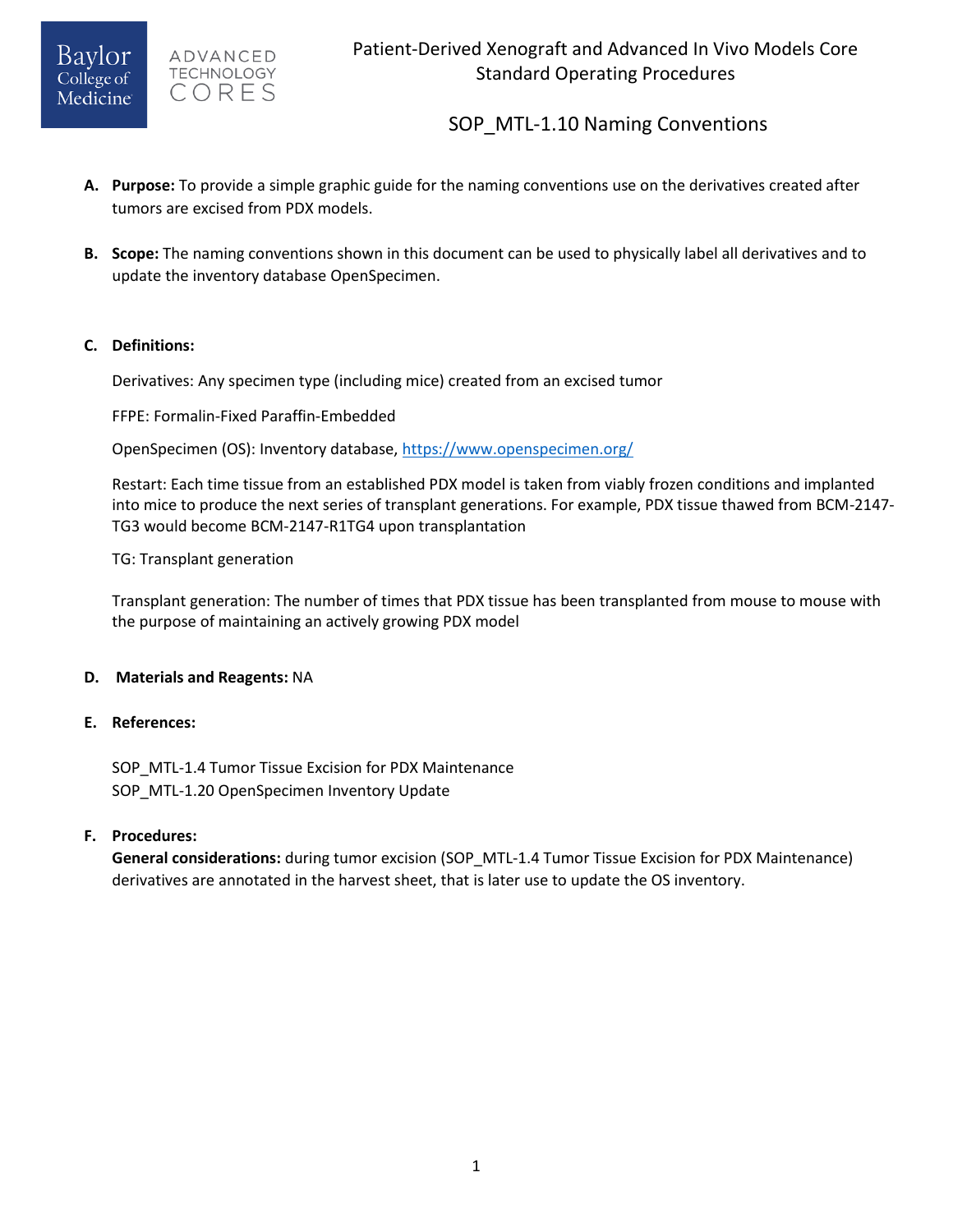

ADVANCED **TECHNOLOGY** CORES

# SOP MTL-1.10 Naming Conventions

### 1. Naming conventions for derivatives created from tumor excised of single-sided tumor bearing mice:

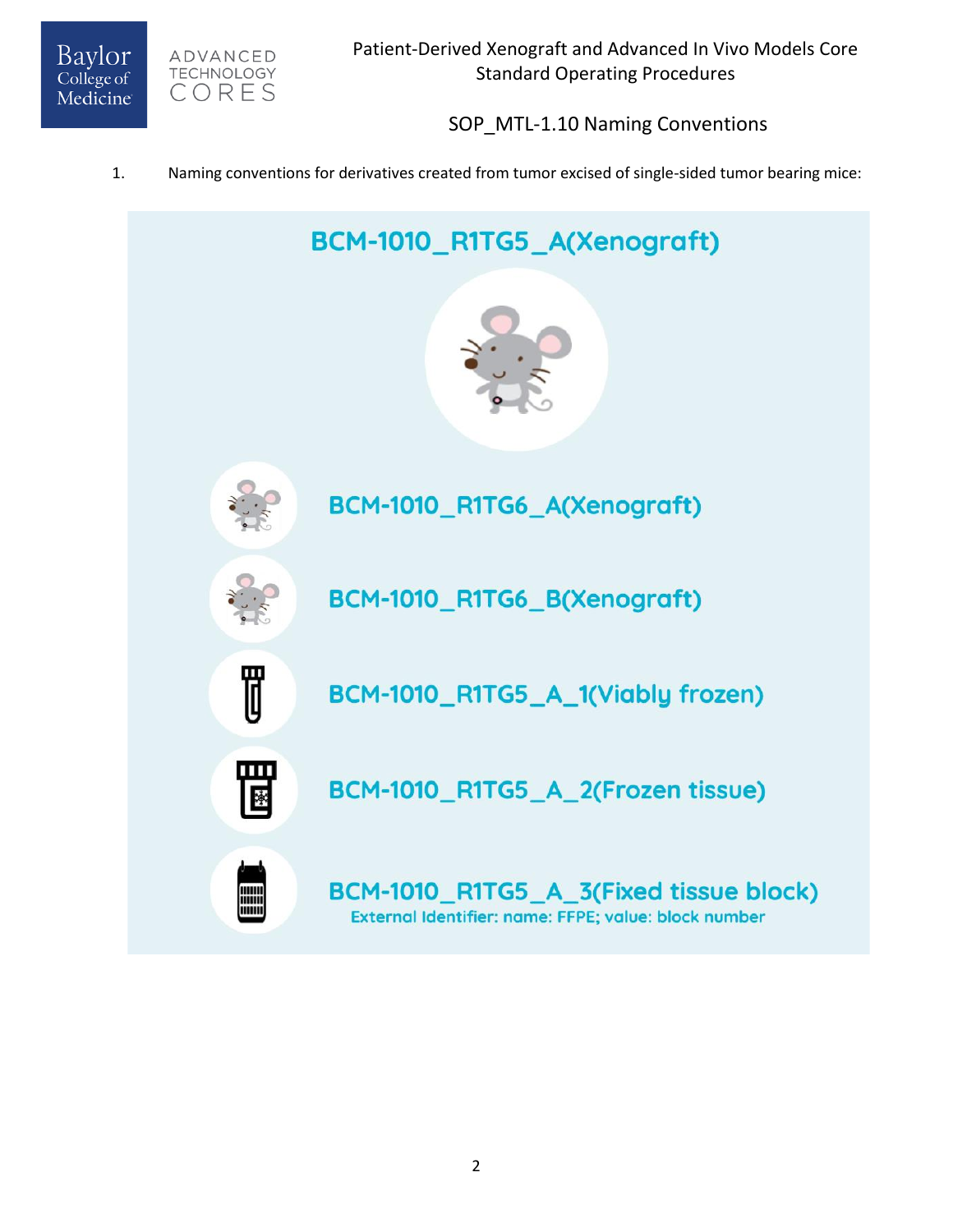



SOP\_MTL-1.10 Naming Conventions

2. Naming conventions for derivatives created from tumors excised of double-sided tumor bearing mice going into single sided next generation: